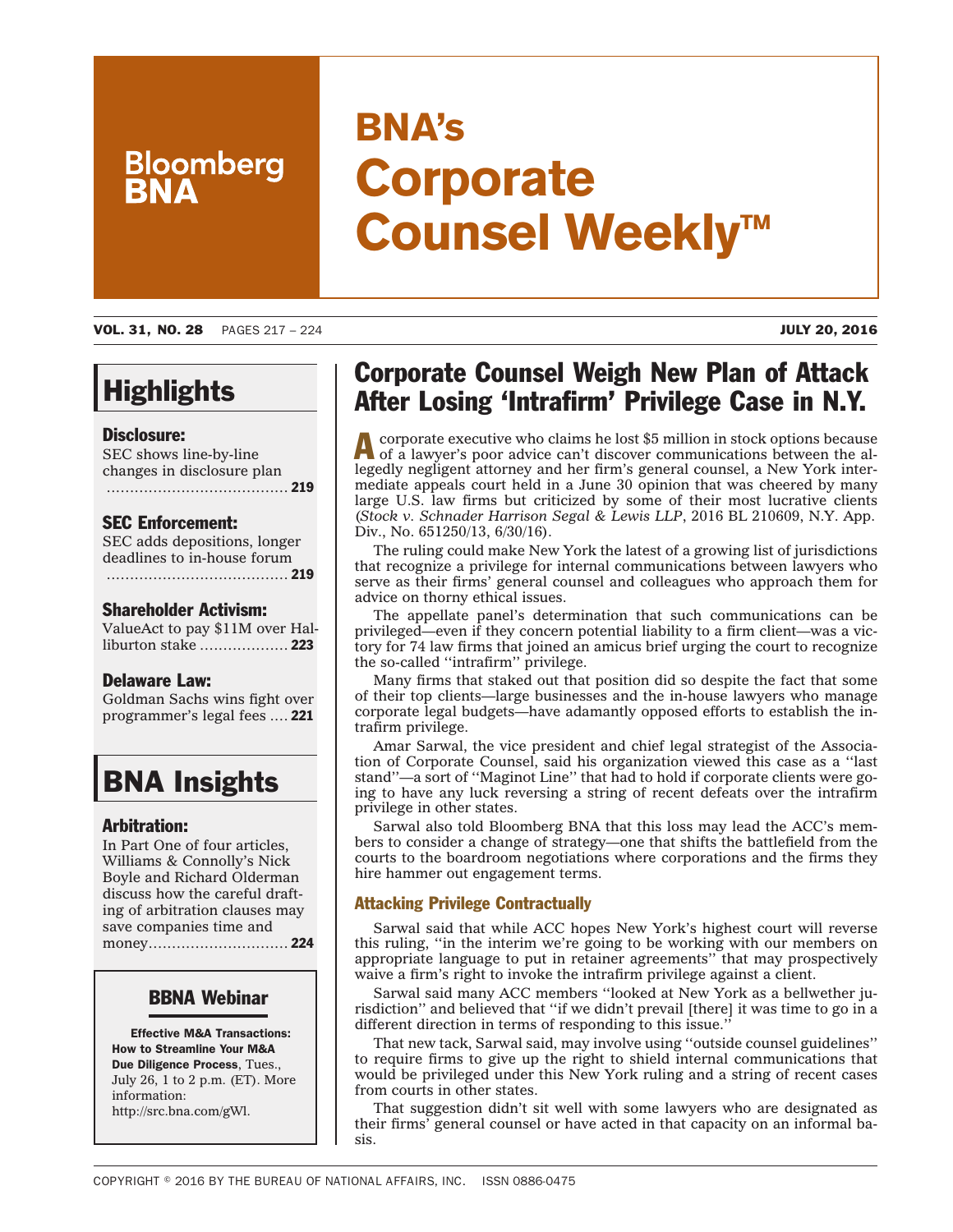''If that's really what they plan to do that will be very disappointing,'' said Brian S. Faughnan, a partner in the Memphis office of Lewis Thomason.

''It's a bit wrong-headed to insist that firms, if they're going to get your business, would have to waive the privilege,'' Faughnan told Bloomberg BNA.

Faughnan said the ACC's suggested approach could be myopic because the availability of the privilege often inures to the benefit of clients. ''There is reason, if you're a client of a law firm, to want the lawyers who are representing you to feel free to communicate with a properly designated in-house counsel about how to comply with their ethical obligations,'' he said.

The appellate panel in this case echoed those sentiments. ''The protection afforded by the attorney-client privilege encourages lawyers to seek advice concerning their ethical responsibilities and potential liabilities in a timely manner so as to minimize any damage to the client from any conflict or error,'' Justice David Friedman wrote for the unanimous court.

#### 'It's Going to be a Battle'

Sarwal was confident corporate counsel will be successful in convincing the firms they hire to prospectively waive the right to invoke the intrafirm privilege.

Refusing to do so ''is going to be seen as a liability'' when firms compete for corporate work, Sarwal said. And big companies will be wellpositioned to obtain such waivers because ''at the end of the day, corporate coffers fund these firms,'' he added.

Ronald C. Minkoff, a New York lawyer who heads the professional responsibility group at Frankfurt

**Gregory C. McCaffery,** *CEO and President* **David Perla,** *President, Legal* **Baker Evans,** *Vice President and General Manager* **Paul Albergo,** *Bureau Chief* **Susan Raleigh Jenkins,** *News Director* **Seth Stern,** *Deputy News Director*

**Yin Wilczek,** *Assistant Managing Editor* **Che Odom,** *Senior Legal Editor* **Michael Greene,** *Legal Reporter*

Kurnit Klein + Selz, was less convinced.

''Law firms are going to be loath to give this up,'' said Minkoff, whose firm joined the amicus brief supporting the privilege. ''And it's going to be a battle if [companies] are going to throw [privilege waivers] into outside counsel guidelines along with the hundreds of other things they have in there,'' he said.

''It may work to the advantage of the ACC's membership—big corporations that have economic clout in a marketplace that has changed to being a buyer's market instead of a seller's market,'' Minkoff said.

But waivers will be harder to come by ''for most other clients who aren't that sophisticated,'' Minkoff said, ''and they're the ones who are more likely to need it.''

#### Hiding Evidence?

The appellate panel's determination that New York recognizes the intrafirm privilege resolved a contentious discovery fight in a malpractice case that finance executive Keith Stock filed against attorney M. Christine Carty and her New York law firm, Schnader Harrison Segal & Lewis LLP (SHSL).

Stock hired Carty to negotiate the terms of his separation from Master-Card. The malpractice complaint said Carty failed to advise Stock that his termination accelerated the expiration of certain stock options, causing him to lose approximately \$5 million.

Stock said Carty and SHSL then "attempted to cover up their wrongdoing'' by urging him to pursue a ''costly, time-consuming and ultimately wasteful'' lawsuit against MasterCard, and an equally fruitless arbitration claim against Morgan Stanley Smith Barney, the administrator of the stock options program.

Morgan Stanley gave notice of its intent to call Carty as a fact witness in the arbitration, and Carty then consulted with SHSL's general counsel and with lawyers at the firm who were handling the arbitration.

That triggered a discovery request asking SHSL to turn over those communications.

A trial court ordered the defendants to disclose their internal communications. It did so by relying on what some courts have dubbed the ''fiduciary duty exception'' to the attorney-client privilege.

That exception emerged from a line of cases that began with *In re Sunrise Sec. Litig.*, 130 F.R.D. 560 (E.D. Pa. 1989).

The *Sunrise* court said law firms, like corporations, are generally entitled to assert the privilege. But it said law firms ability to do so against their own clients must be more circumscribed because ''a law firm's consultation with in house counsel may cause problems of conflicting fiduciary duties which seldom arise in corporations or other professional associations.''

''When a law firm seeks legal advice from its in house counsel, the law firm's representation of itself (through in house counsel) might be directly adverse to, or materially limit, the law firm's representation of another client, thus creating a prohibited conflict of interest,'' the *Sunrise* court said.

Accordingly, the *Stock* trial court said the ''fiduciary duty exception'' precludes firms from asserting the privilege to shield internal communication that create ''a conflict between the law firm's fiduciary duties to itself and its duties to the client seeking to discover the communication.''

The appellate panel reversed, saying it ''agree[d] with the weight of recent national decisional authority'' endorsing the intrafirm privilege, and

### **CORPORATE COUNSEL WEEKLY**

**BNA's Corporate Counsel Weekly** (ISSN 0886-0475) is published weekly, except for the weeks of Memorial Day, Labor Day, and Christmas, at the annual subscription rate of \$1,232 per year, for a single print copy by The Bureau of National Affairs, Inc., 1801 S Bell St, Arlington, VA 22202-4501. **Periodicals Postage Paid at** Arlington, VA and at additional mailing offices. **POSTMASTER:** Send address changes to BNA's Corporate Counsel Weekly, Bloomberg BNA Customer Contact Center, 3 Bethesda Metro Ctr Suite 250, Bethesda, MD 20814.

**Copyright Policy:** Authorization to photocopy selected pages for internal or personal use is granted provided that appropriate fees are paid to Copyright Clearance Center (978) 750-8400, http:// www.copyright.com. Or send written requests to BNA Permissions Manager: (703) 341-1636 (fax) or permissions@bna.com (e-mail). For more information, see http://www.bna.com/corp/copyright or call (703) 341-3316. For Customer Service call 800-372-1033 or fax 800-253-0332.